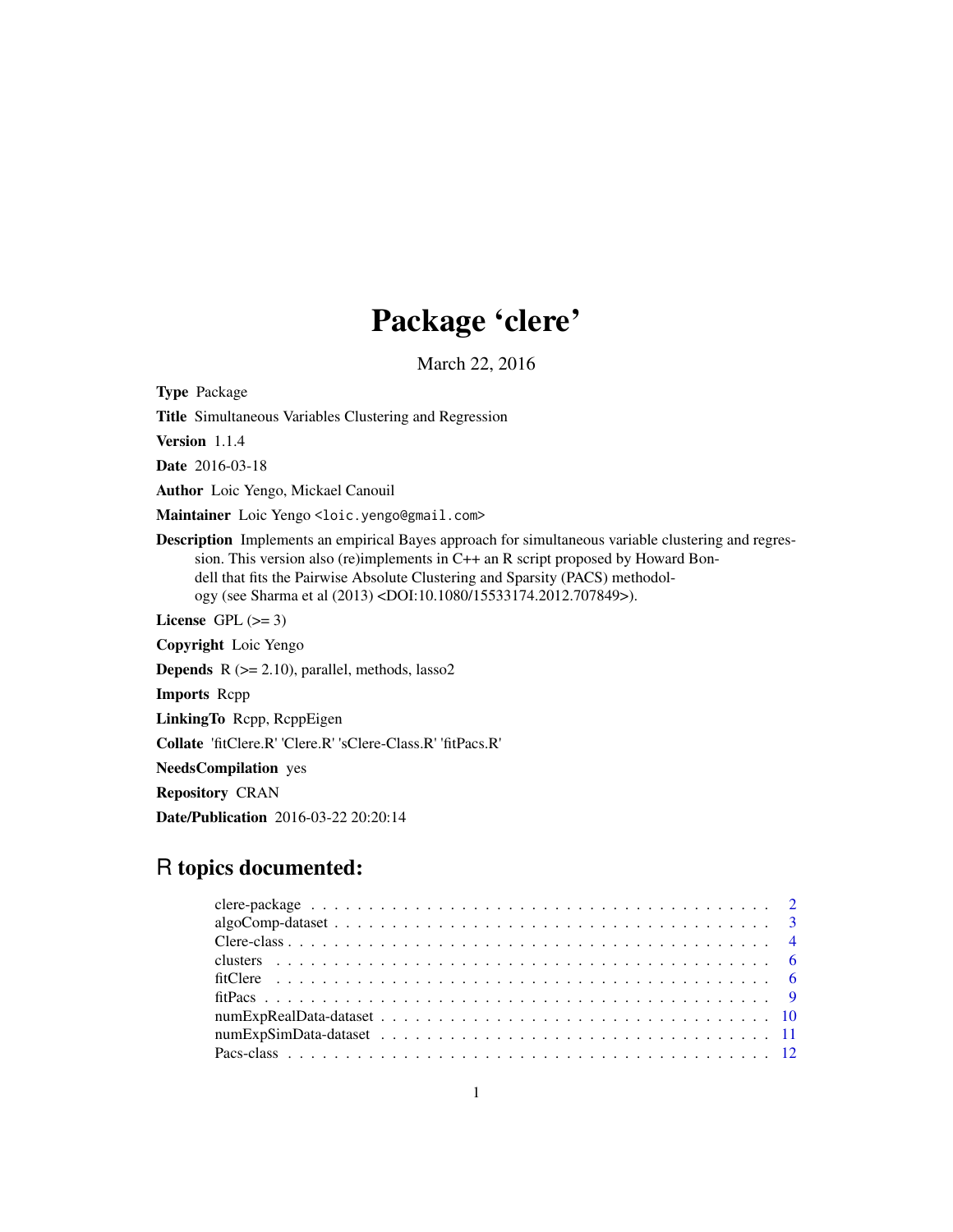## <span id="page-1-0"></span>2 clere-package

| Index |  |  |  |  |  |  |  |  |  |  |  |  |  |  |  |  |  |  |
|-------|--|--|--|--|--|--|--|--|--|--|--|--|--|--|--|--|--|--|
|       |  |  |  |  |  |  |  |  |  |  |  |  |  |  |  |  |  |  |
|       |  |  |  |  |  |  |  |  |  |  |  |  |  |  |  |  |  |  |
|       |  |  |  |  |  |  |  |  |  |  |  |  |  |  |  |  |  |  |

<span id="page-1-1"></span>clere-package *CLERE methodology for simultaneous variables clustering and regression*

#### <span id="page-1-2"></span>Description

The methodology consists in creating clusters of variables involved in a high dimensional linear regression model so as to reduce the dimensionality. A model-based approach is proposed and fitted using a Stochastic EM-Gibbs algorithm (SEM-Gibbs).

#### Details

| Package:     | clere                                                                  |
|--------------|------------------------------------------------------------------------|
| Title:       | CLERE methodology for simultaneous variables clustering and regression |
| Version:     | 1.1.4                                                                  |
| Date:        | 2016-03-18                                                             |
| Author:      | Loic Yengo <loic.yengo@gmail.com></loic.yengo@gmail.com>               |
| Contributor: | Mickael Canouil <mickael.canouil@cnrs.fr></mickael.canouil@cnrs.fr>    |
| Maintainer:  | Loic Yengo <loic.yengo@gmail.com></loic.yengo@gmail.com>               |
| License:     | $GPL (=3)$                                                             |
| Depends:     | methods, parallel                                                      |
| Imports:     | Repp                                                                   |
| LinkingTo:   | Repp, ReppEigen                                                        |

The package implements mainly the [fitClere](#page-5-1) function (an example is given below) for fitting the model from a matrix of covariates and a vector of response. The package also implements a [summary](#page-13-1) method and graphical summary [plot](#page-12-1) which represents the course of each parameters at each step of the SEM-Gibbs and a [predict](#page-13-2) method for making prediction from a new design matrix.

#### Author(s)

Loic Yengo<loic.yengo@gmail.com>

#### References

Yengo L., Jacques J. and Biernacki C. Variable clustering in high dimensional linear regression, Journal de la Societe Francaise de Statistique (2013).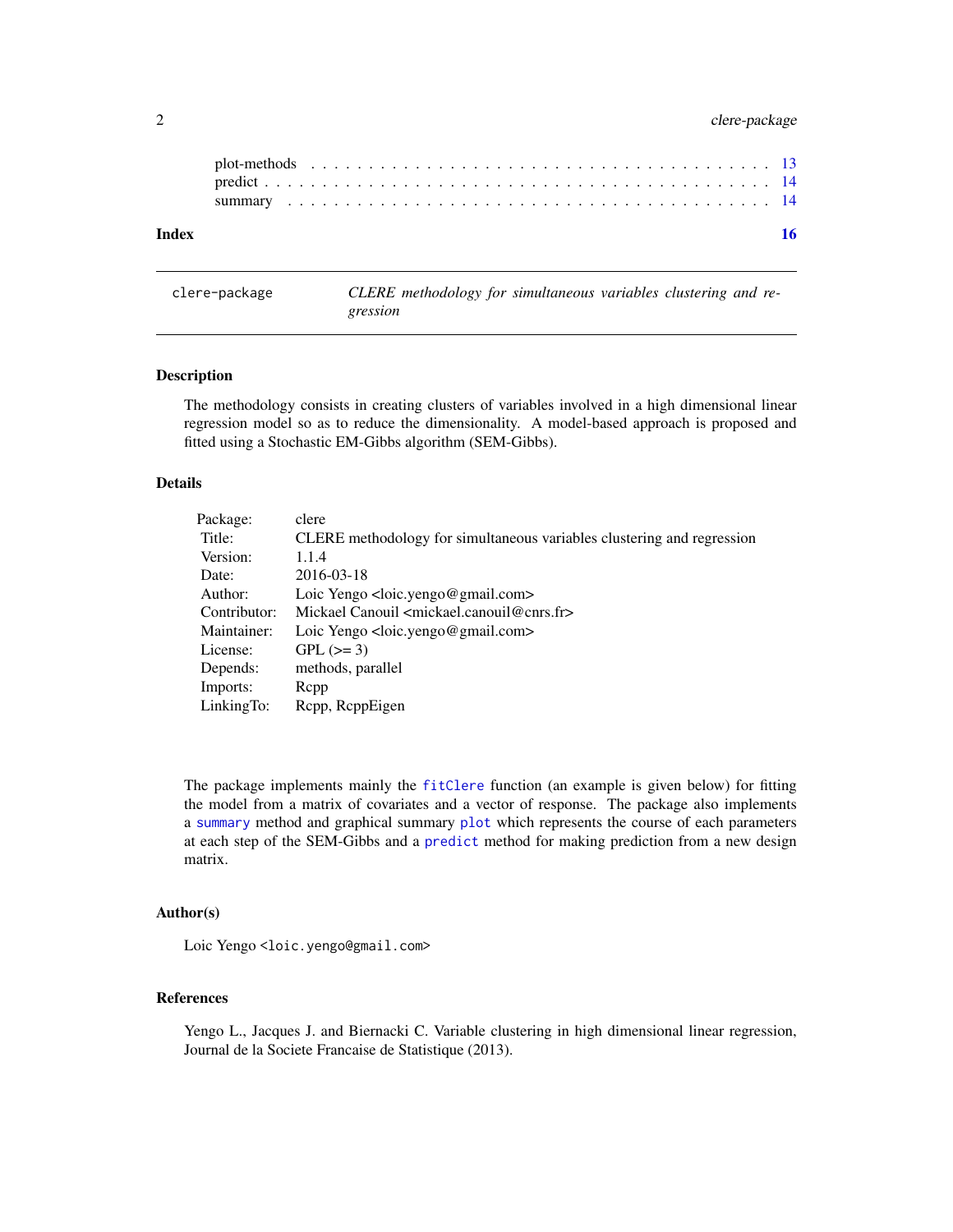## <span id="page-2-0"></span>algoComp-dataset 3

## See Also

```
Overview : clere-package
Classes : Clere
Methods : show, plot, clusters, predict, summary
Functions : fitClere Datasets : numExpRealData, numExpSimData
```
## Examples

```
# Simple example using simulated data
# to see how to you the main function clere
# library(clere)
x \le - matrix(rnorm(50 * 100), nrow = 50, ncol = 100)
y <- rnorm(50)
model \le fitClere(y = y, x = x, g = 2, plotit = FALSE)
plot(model)
clus <- clusters(model, threshold = NULL)
predict(model, newx = x+1)
summary(model)
```
algoComp-dataset *Performances SEM algorithm versus MCEM*

## <span id="page-2-1"></span>**Description**

This data contains four matrices corresponding to four performance indictors used to compare SEM algorithm and three versions of the MCEM algorithm (MCEMA: with 5 MC interations; MCEMB: with 25 MC iterations and MCEMC: 125 MC iterations) as described in the package vignette. The first matrix Pred contains prediction errors; matrix Bias contains the bias over all model parameters, matrix Time contains execution times for the four methods and matrix Liks the log-likelihood reached by each method. These data were used to generate the Table 1. in the package vignette. For more details, please refer to the package vignette. The R script used to create this dataset is clere/inst/doc/SEM\_vs\_MCEM\_simulations.R.

#### Usage

```
data(algoComp)
```
## Format

A list containing four 200 x 4/5 matrices.

#### Author(s)

Loic Yengo <loic.yengol@gmail.com>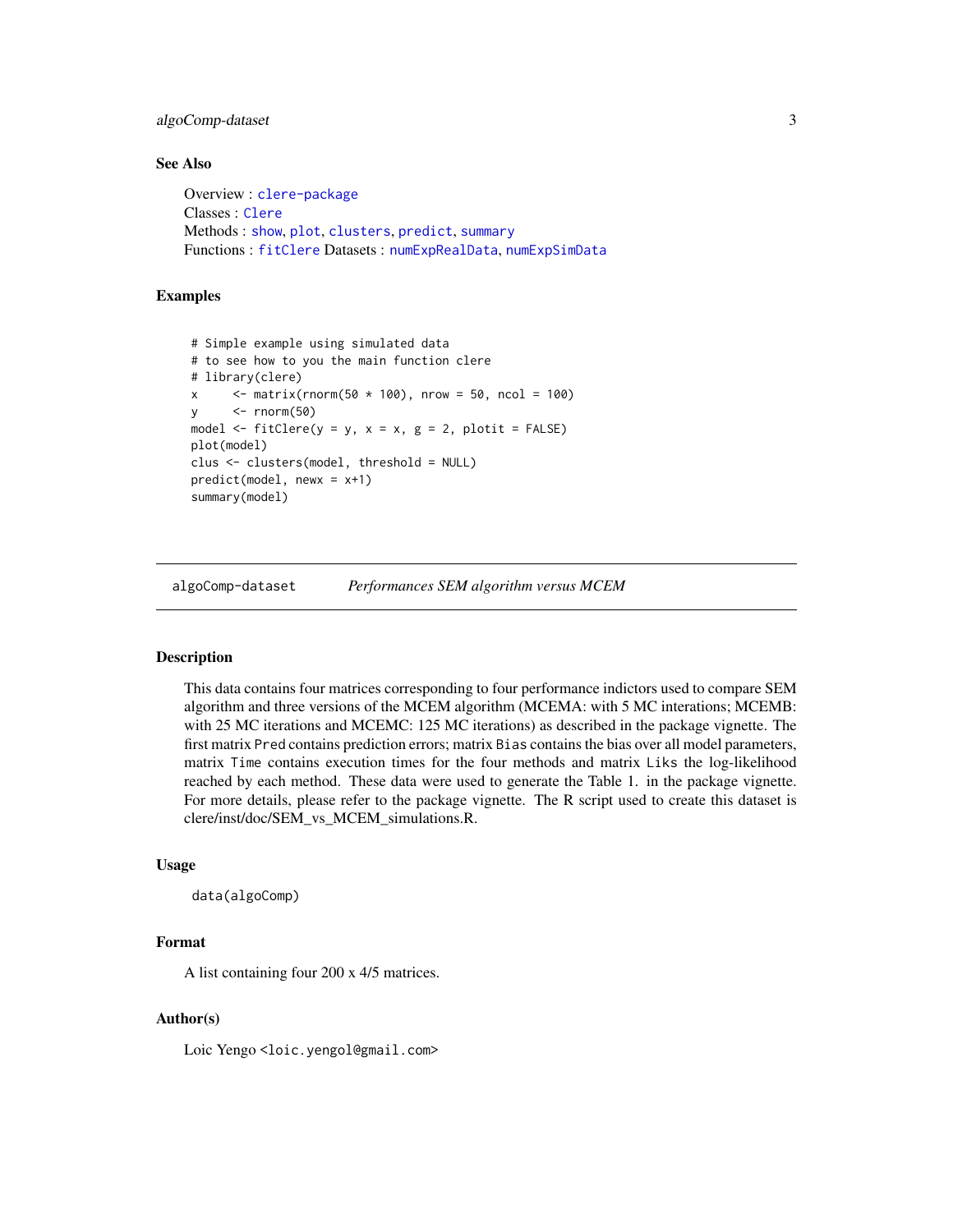#### See Also

Overview : [clere-package](#page-1-1) Classes : [Clere](#page-3-1), [Pacs](#page-11-1) Functions : [fitClere](#page-5-1), [fitPacs](#page-8-1) Datasets : [algoComp](#page-2-1),[numExpSimData](#page-10-1), [numExpRealData](#page-9-1)

<span id="page-3-1"></span>Clere-class [Clere](#page-3-1) *class*

#### **Description**

This class contains all the input parameters to run CLERE.

## Details

- y [numeric]: The vector of observed responses.
- x [matrix]: The matrix of predictors.
- n [integer]: The sample size or the number of rows in matrix x.
- p [integer]: The number of variables of the number of columns in matrix x.
- g [integer]: The number or the maximum number of groups considered. Maximum number of groups stands when model selection is required.
- nItMC [numeric]: Number of Gibbs iterations to generate the partitions.
- nItEM [numeric]: Number of SEM/MCEM iterations.
- **nBurn** [numeric]: Number of SEM iterations discarded before calculating the MLE which is averaged over SEM draws.
- dp [numeric]: Number of iterations between sampled partitions when calculating the likelihood at the end of the run.
- **nsamp** [numeric]: Number of sampled partitions for calculating the likelihood at the end of the run.
- sparse [logical]: Should a 0 class be imposed to the model?
- analysis [character]: Which analysis is to be performed. Values are "fit", "bic", "aic" and  $"$ icl".
- algorithm [character]: The algorithm to be chosen to fit the model. Either the SEM-Gibbs algorithm or the MCEM algorithm. The most efficient algorithm being the SEM-Gibbs approach. MCEM is not available for binary response.
- initialized [logical]: Is set to TRUE when an initial partition and an initial vector of parameters is given by the user.
- maxit [numeric]: An EM algorithm is used inside the SEM to maximize the complete log-likelihood  $p(y, Z | \text{theta})$ . maxit stands as the maximum number of EM iterations for the internal EM.
- tol [numeric]: Maximum increased in complete log-likelihood for the internal EM (stopping criterion).

<span id="page-3-0"></span>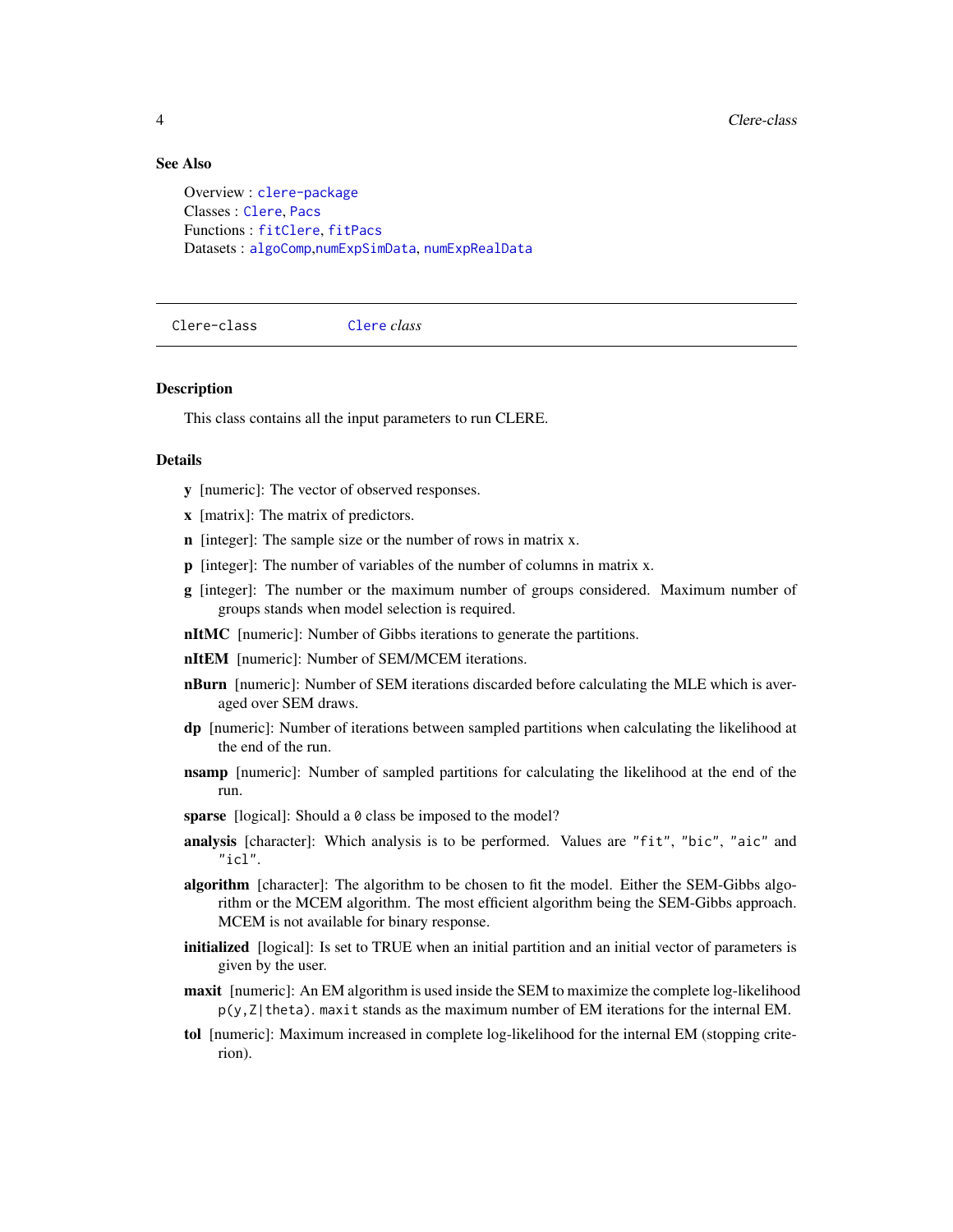- <span id="page-4-0"></span>seed [integer]: An integer given as a seed for random number generation. If set to NULL, then a random seed is generated between 1 and 1000.
- b [numeric]: Vector of parameter b. Its size equals the number of group(s).
- **pi** [numeric]: Vector of parameter pi. Its size equals the number of group(s).

sigma2 [numeric]: Parameter sigma^2.

gamma2 [numeric]: Parameter gamma^2. itemintercept[numeric]: Parameter beta\_0 (intercept).

likelihood [numeric]: Approximated log-likelihood.

entropy [numeric]: Approximated entropy.

- **P** [matrix]: A [p x g] matrix of posterior probability of membership to the groups. P = E[Z|theta].
- **theta** [matrix]: A [nItEM  $\times$  (2g+4)] matrix containing values of the model parameters and complete data likelihood at each iteration of the SEM/MCEM algorithm
- **Bw** [matrix]: A  $[p \times p]$  nsamp] matrix which columns are samples from the posterior distribution of Beta (regression coefficients) given the data and the maximum likelihood estimates.
- **Zw** [matrix]: A [p x nsamp] matrix which columns are samples from the posterior distribution of Z (groups membership indicators) given the data and the maximum likelihood estimates.
- theta0 [numeric]: A vector size [2g+3] containing initial guess of the model parameters. See example for function [fitClere.](#page-5-1)
- **Z0** [numeric]: A [p  $\times$  1] vector of integers taking values between 1 and p (number of variables).

#### **Methods**

object["slotName" :] Get the value of the field slotName.

object["slotName" <-value:] Set value to the field slotName.

show(object): Returns the formatted values of [Clere](#page-3-1) object.

plot(x, ...): Graphical summary for MCEM/SEM-Gibbs estimation.

clusters(object, threshold  $= NULL, ...$ ): Returns the estimated clustering of variables.

predict(object, newx, ...): Returns prediction using a fitted model and a new matrix of design.

summary(object, ...): summarizes the output of function [fitClere](#page-5-1).

## Author(s)

Loic Yengo <loic.yengo@gmail.com>, Mickael Canouil <mickael.canouil@cnrs.fr>

#### See Also

Overview : [clere-package](#page-1-1) Classes : [Clere](#page-3-1) Methods : [show](#page-0-0), [plot](#page-12-1), [clusters](#page-5-2), [predict](#page-13-2), [summary](#page-13-1) Functions : [fitClere](#page-5-1), [fitPacs](#page-8-1) Datasets : [numExpRealData](#page-9-1), [numExpSimData](#page-10-1)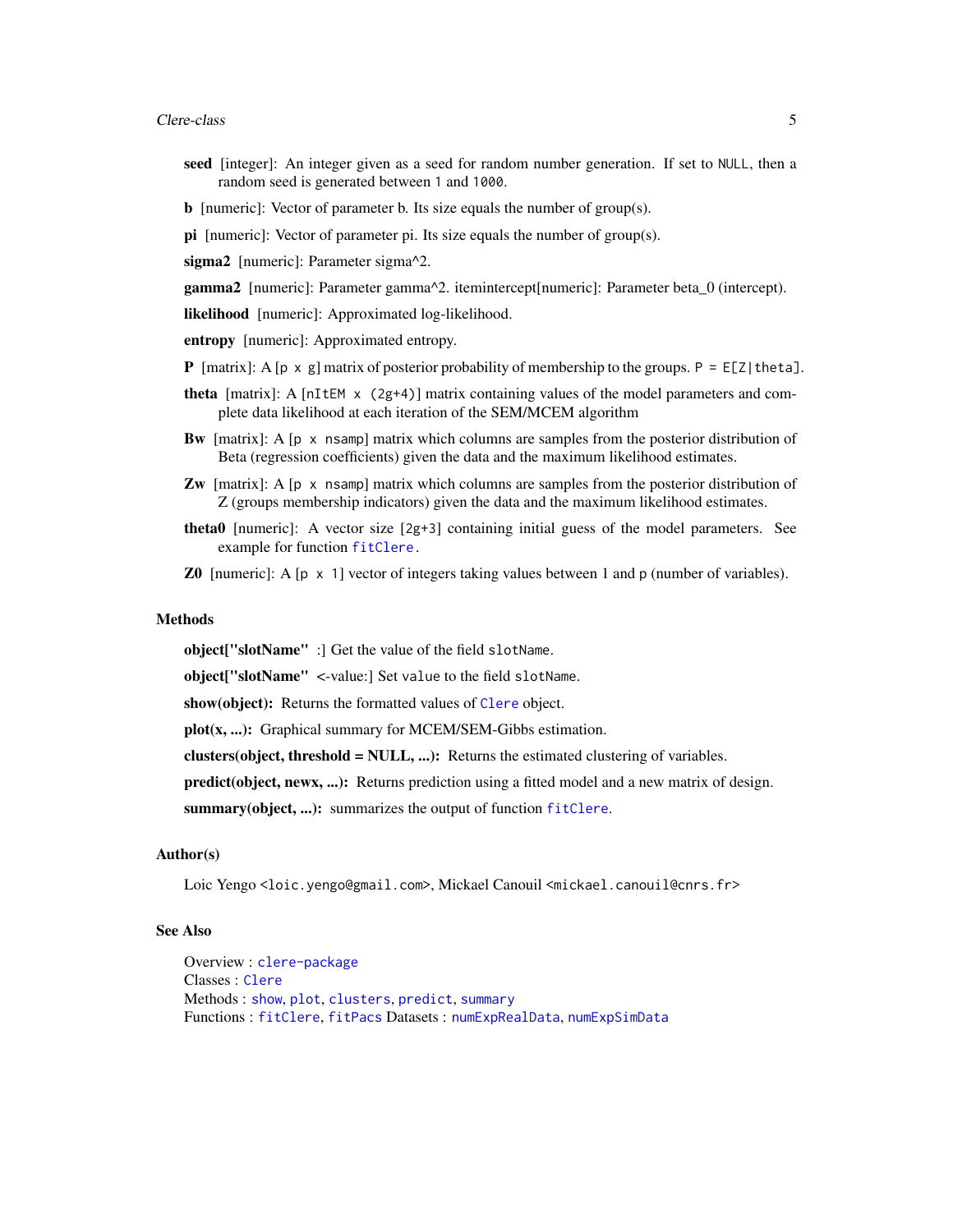<span id="page-5-2"></span><span id="page-5-0"></span>

#### Description

This function makes returns the estimated clustering of variables.

#### Usage

```
## S4 method for signature 'Clere'
clusters(object, threshold = NULL, ...)
```
## Arguments

| object    | [Clere]: Output object from fitClere.                                                                                                                                       |
|-----------|-----------------------------------------------------------------------------------------------------------------------------------------------------------------------------|
| threshold | [numeric]: A numerical threshold $> 0.5$ . If threshold = NULL then the<br>each variable is assigned to the cluster having the largest associated posterior<br>probability. |
| .         | Additional arguments, not to be supplied in this version.                                                                                                                   |

## Author(s)

Loic Yengo<loic.yengo@gmail.com>

#### See Also

Overview : [clere-package](#page-1-1) Classes : [Clere](#page-3-1) Methods : [show](#page-0-0), [plot](#page-12-1), [clusters](#page-5-2), [predict](#page-13-2), [summary](#page-13-1) Functions : [fitClere](#page-5-1)

<span id="page-5-1"></span>fitClere *fitClere function*

#### Description

This function runs the CLERE Model. It returns an object of class [Clere](#page-3-1). For more details please refer to [clere](#page-1-2).

#### Usage

```
fitClere(y = \text{norm}(10), x = \text{matrix}( \text{norm}(50) ), nrow = 10),
           g = 1, nItMC = 50, nItEM = 1000, nBurn = 200,
           dp = 5, nsamp = 200, maxit = 500, tol = 0.001,
       nstart=2, parallel = FALSE, seed = NULL, plotit = FALSE, sparse = FALSE,
           analysis = "fit", algorithm = "SEM", theta0 = NULL, Z0 = NULL)
```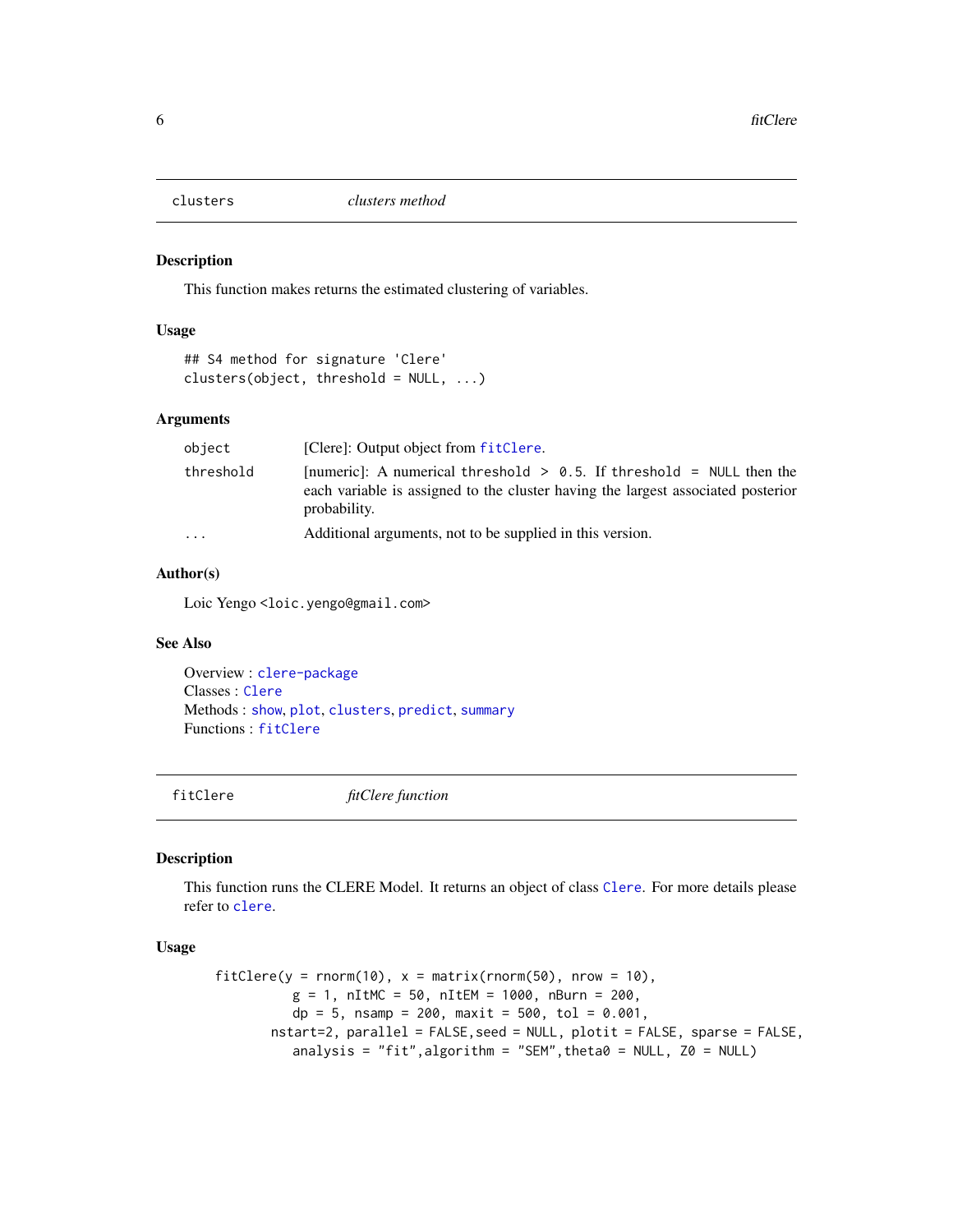#### fitClere 7

## Arguments

| у         | [numeric]: The vector of observed responses - size n.                                                                                                                                                                                                                                                                         |
|-----------|-------------------------------------------------------------------------------------------------------------------------------------------------------------------------------------------------------------------------------------------------------------------------------------------------------------------------------|
| х         | [matrix]: The matrix of predictors - size n rows and p columns.                                                                                                                                                                                                                                                               |
| g         | [integer]: Either the number or the maximum of groups for fitting CLERE. Max-<br>imum number of groups is considered when model selection is required.                                                                                                                                                                        |
| nItMC     | [numeric]: Number of Gibbs iterations to generate the partitions. After the<br>nBurn iterations, this number is automatically set to 1.                                                                                                                                                                                       |
| nItEM     | [numeric]: Number of SEM iterations.                                                                                                                                                                                                                                                                                          |
| nBurn     | [numeric]: Number of SEM iterations discarded before calculating the MLE<br>which is averaged over SEM draws.                                                                                                                                                                                                                 |
| dp        | [numeric]: Number of iterations between sampled partitions when calculating<br>the likelihood at the end of the run.                                                                                                                                                                                                          |
| nsamp     | [numeric]: Number of sampled partitions for calculating the likelihood at the<br>end of the run.                                                                                                                                                                                                                              |
| maxit     | [numeric]: An EM algorithm is used inside the SEM to maximize the complete<br>log-likelihood p(y, Z theta). maxit stands as the maximum number of EM iter-<br>ations for the internal EM.                                                                                                                                     |
| tol       | [numeric]: Maximum increased in complete log-likelihood for the internal EM<br>(stopping criterion).                                                                                                                                                                                                                          |
| nstart    | [integer]: Number of random starting points to be used for fitting the model.                                                                                                                                                                                                                                                 |
| parallel  | [logical]: Should the estimation from nstart random starting points run in par-<br>allel?                                                                                                                                                                                                                                     |
| seed      | [integer]: An integer given as a seed for random number generation. If set to<br>NULL, then a random seed is generated between 1 and 1000.                                                                                                                                                                                    |
| plotit    | [logical]: Should a summary plot (base plot) be drawn after the run?                                                                                                                                                                                                                                                          |
| sparse    | [logical]: Should a 0 class be imposed to the model?                                                                                                                                                                                                                                                                          |
| analysis  | [character]: Which analysis is to be performed. Values are "fit", "bic", "aic"<br>and "icl".                                                                                                                                                                                                                                  |
| algorithm | [character]: The algorithm to be chosen to fit the model. Either the SEM-Gibbs<br>algorithm or the MCEM algorithm. The most efficient algorithm being the<br>SEM-Gibbs approach. MCEM is not available for binary response.                                                                                                   |
| theta0    | [vector(numeric)]: An initial guess of the model parameters. When considering<br>g components, the length of the ta0 must be 2*g+3 and the ta0 should be filled<br>as intercept, the $b_k$ 's (g real numbers), the $pi_k$ 's (g real numbers summing to<br>1), sigma $\alpha$ 2 and gamma $\alpha$ 2 (two positive numbers). |
| Z0        | [vector(integer)]: A vector of integers representing an initial partition for the<br>variables. For 10 variables and 3 groups Z0 can be defined as $\setminus$ Z0 = c(rep(0, 2), rep(1, 3), rep(2,                                                                                                                            |

## Value

Object of class [Clere.](#page-3-1)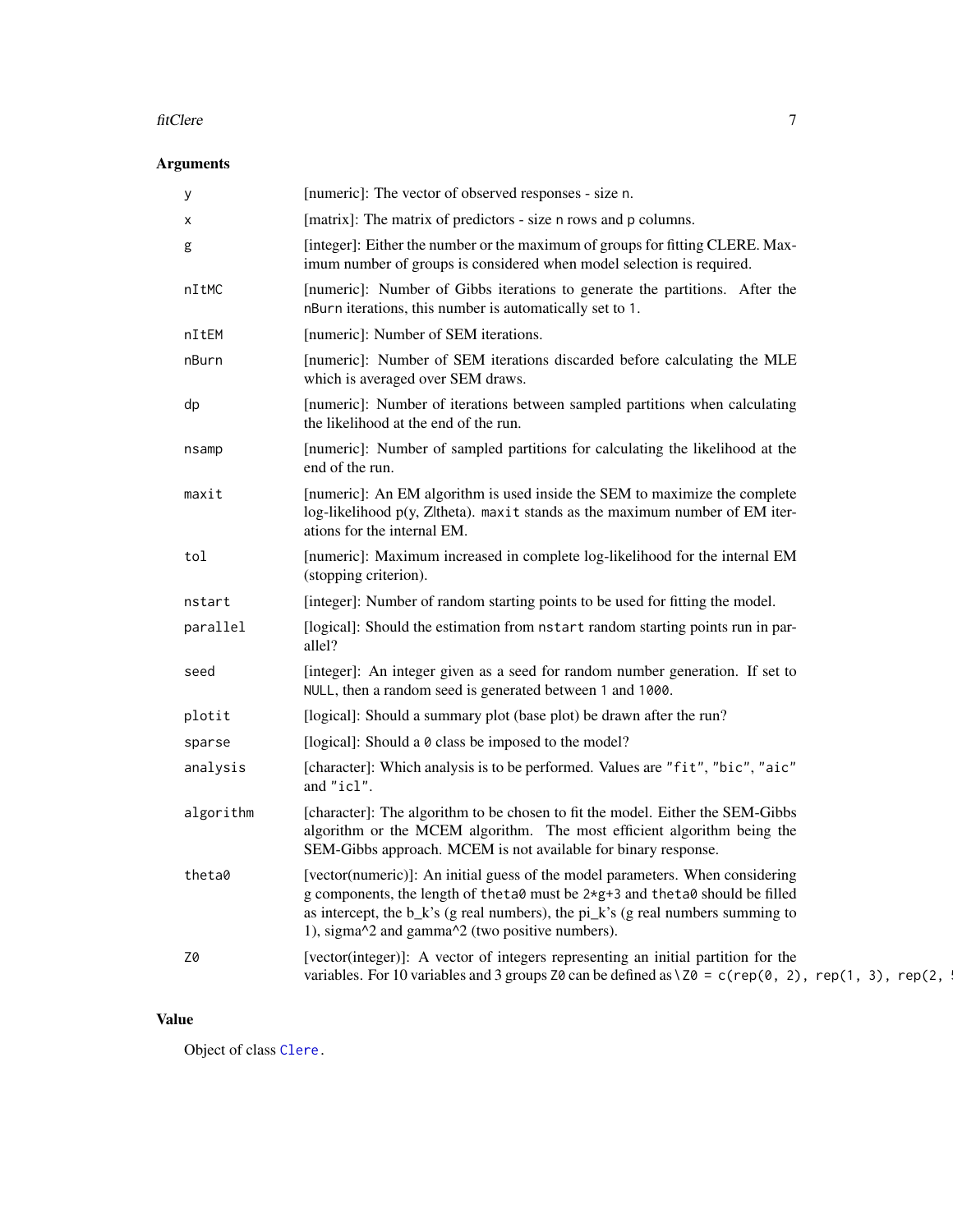<span id="page-7-0"></span>8 fitClere

## Author(s)

Loic Yengo <loic.yengo@gmail.com>

#### See Also

Overview : [clere-package](#page-1-1) Classes : [Clere](#page-3-1) Methods : [show](#page-0-0), [plot](#page-12-1), [clusters](#page-5-2), [predict](#page-13-2), [summary](#page-13-1) Functions : [fitClere](#page-5-1) [fitPacs](#page-8-1)

## Examples

```
# library(clere)
plotit <- FALSE
sparse <- FALSE
nItEM <- 100
nBurn <- nItEM / 2
nsamp <- 100
analysis <- "fit"
algorithm <- "SEM"
nItMC <- 1
dp <- 2
maxit <- 200
tol <- 1e-3
n <- 50
p <- 50
intercept <- 0
sigma <- 10
gamma <- 10
rho <- 0.5
g \leq -5probs <- c(0.36, 0.28, 0.20, 0.12, 0.04)
Eff \leftarrow p \star probs
a <- 5
B \leftarrow a**(0:(g-1))-1
Z \leftarrow matrix(0, nrow = p, ncol = g)imax <- 0
imin <- 1
for (k in 1:g) {
   imin <- imax+1
   imax <- imax+Eff[k]
   Z[imin:imax, k] <- 1
}
Z \leftarrow Z[sample(1:p, p), ]if (g>1) {
   Beta \leq rnorm(p, mean = c(Z%*%B), sd = gamma)
} else {
   Beta \leq rnorm(p, mean = B, sd = gamma)
}
```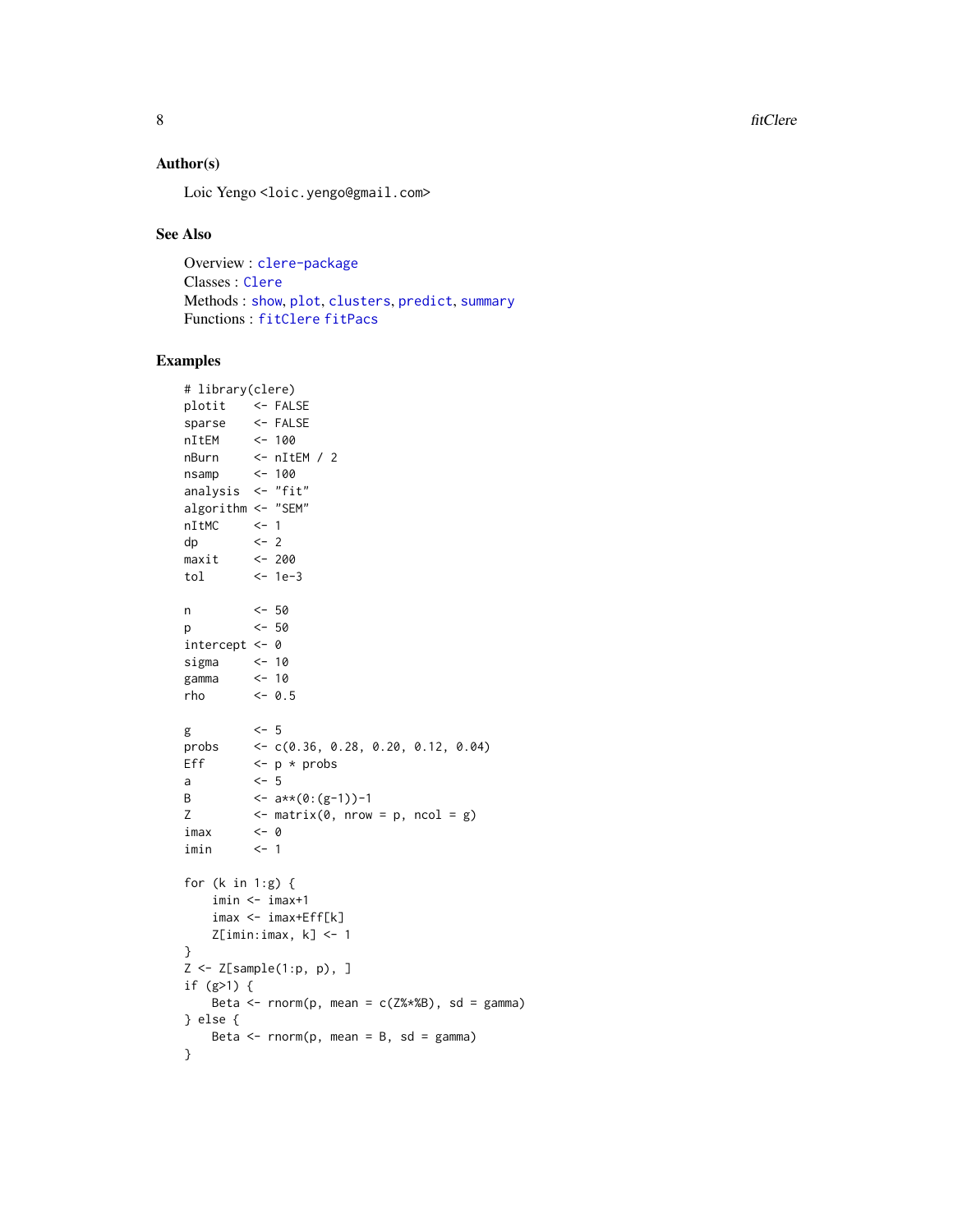```
theta0 <- NULL # c(intercept, B, probs, sigma^2, gamma^2)
Z0 <- NULL # apply(Z, 1, which.max)-1
gmax <-7## Prediction
eps \le - rnorm(n, mean = 0, sd = sigma)
X \leq - matrix(rnorm(n*p), nrow = n, ncol = p)
Y <- as.numeric(intercept+X%*%Beta+eps)
tt \langle - system.time(mod \langle - fitClere(y = Y, x = X, g = gmax,
                         analysis = analysis,algorithm = algorithm,
                         plotit = plotit,
                         sparse = FALSE,nItEM = nItEM,
                         nBurn = nBurn, nItMC = nItMC,
                         n\tan p = n\tan p, theta0 = \text{theta}, Z0 = Z0) )
plot(mod)
Yv \le predict(object = mod, newx = X)
```
<span id="page-8-1"></span>

fitPacs *fitPacs function*

#### **Description**

This function implements the PACS (Pairwise Absolute Clustering and Sparsity) methodology of Sharma DB et al. (2013). This methodology proposes to estimate the regression coefficients by solving a penalized least squares problem. It imposes a constraint on Beta (the vector of regression coefficients) that is a weighted combination of the L1 norm and the pairwise L-infinity norm. Upper-bounding the pairwise L-infinity norm enforces the covariates to have close coefficients. When the constraint is strong enough, closeness translates into equality achieving thus a grouping property. For PACS, no software was available. Only an R script was released on Bondell's webpage (http://www4.stat.ncsu.edu/~bondell/Software/PACS/PACS.R.r). Since this R script was running very slowly, we decided to reimplement it in C++ and interfaced it with the present R package clere. This corresponds to the option type=1 in Bondell's script.

#### Usage

```
fitPacs(Y = rnorm(10), X = matrix(rnorm(50), nrow = 10),lambda=0.5,betaInput=rnorm(10),epsPACS=1e-5,nItMax=1000)
```
#### Arguments

|        | [numeric]: The vector of observed responses - size n.                                           |
|--------|-------------------------------------------------------------------------------------------------|
|        | [matrix]: The matrix of predictors - size n rows and p columns.                                 |
| lambda | [numeric]: A non-negative penalty term that controls simultaneouly clusetering<br>and sparsity. |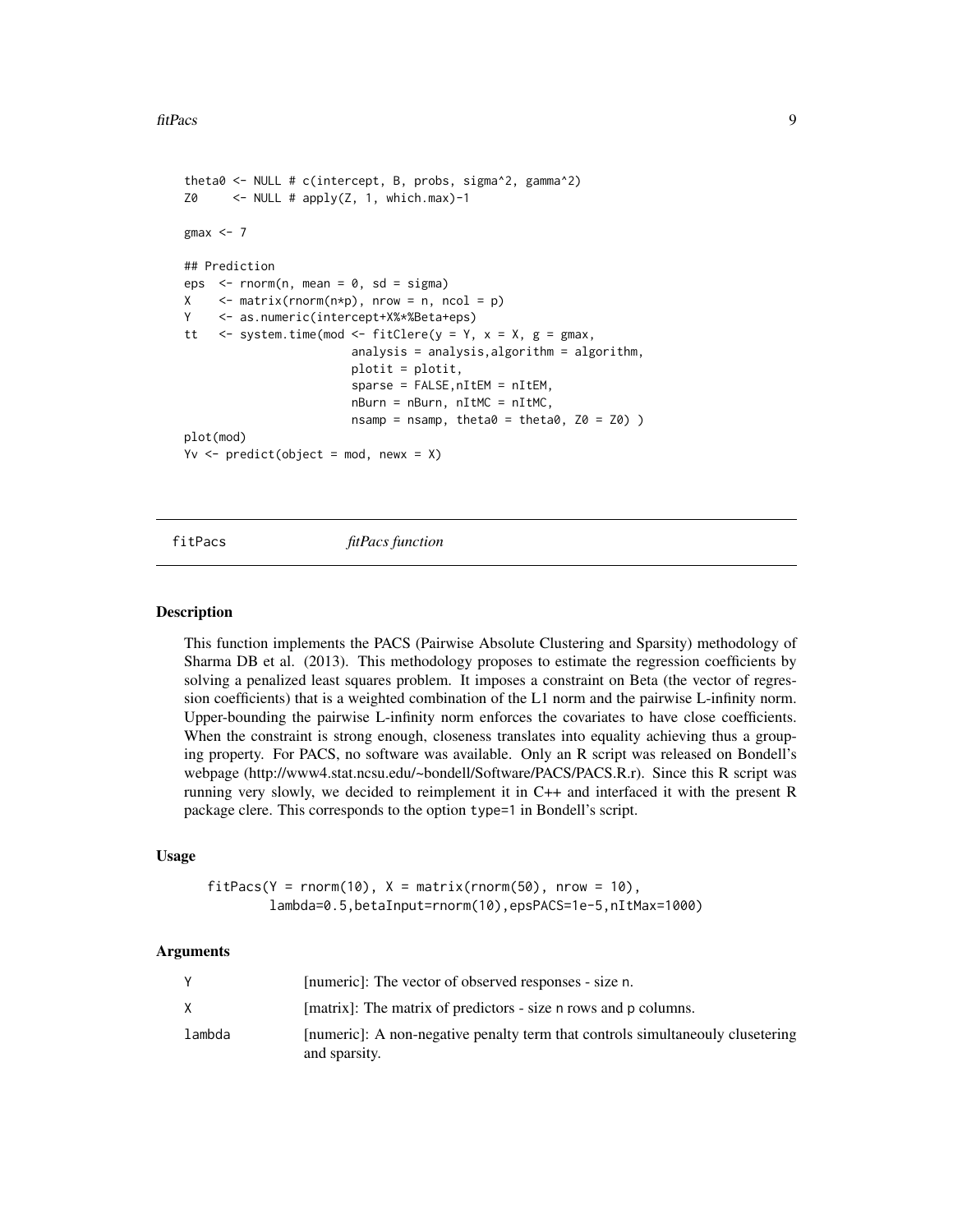<span id="page-9-0"></span>

| betaInput | [numeric]: A vector of initial guess of the model parameters. The authors sug-<br>gest to use coefficients obtained after fitting a ridge regression with the shrinkage |
|-----------|-------------------------------------------------------------------------------------------------------------------------------------------------------------------------|
|           | parameter selected using AIC criterion.                                                                                                                                 |
| epsPACS   | [numeric]: A tolerance threshold that control the convergence of the algorithm.<br>The default value fixed in Bondell's initial script is 1e-5.                         |
| nItMax    | [numeric]: Maximum number of iterations in the algorithm.                                                                                                               |

## Value

Object of class [Pacs](#page-11-1) containing all the input parameters plus parameter a0 the intercept and parameter K the dimensionality of the model.

#### Author(s)

Loic Yengo (re-implementation of Bondell's script) <loic.yengo@gmail.com>

#### See Also

```
Overview : clere-package
Classes : Clere
Methods : show, plot, clusters, predict, summary
Functions : fitClere fitPacs
```
#### Examples

```
n <- 100
p <- 20
Beta \leq rep(c(0,2),10)
eps <- rnorm(n,sd=3)
x \leq - matrix(rnorm(n \star p), nrow = n, ncol = p)
y <- as.numeric(10+x%*%Beta+eps)
bInit <- lm(y~scale(x))$coefficients[-1]
mod <- fitPacs(Y=y,X=x,lambda=1.25,betaInput=bInit,epsPACS=1e-5,nItMax=1000)
```
numExpRealData-dataset

*Performances of 9 methods for dimension reduction applied to 2 published real dataset*

#### <span id="page-9-1"></span>**Description**

This data contains two matrices: one for the Prostate dataset (from R package lasso2) and the other for the eyedata dataset (from R package flare). Each matrix has 5 rows and 28 colums. The columns can be grouped as three blocs of 9 (for each method compared: LASSO, RIDGE, Elastic net [ELNET], Stepwise variable selection [STEP], CLERE, CLERE sparse [CLERE\_s], Spike and Slab [SS], AVG method and Pairwise Absolute Clustering and Sparsity [PACS]). The 1st 9 (1:9) contain prediction error obtained by 5-fold cross validation using 10 random permutation of the covariate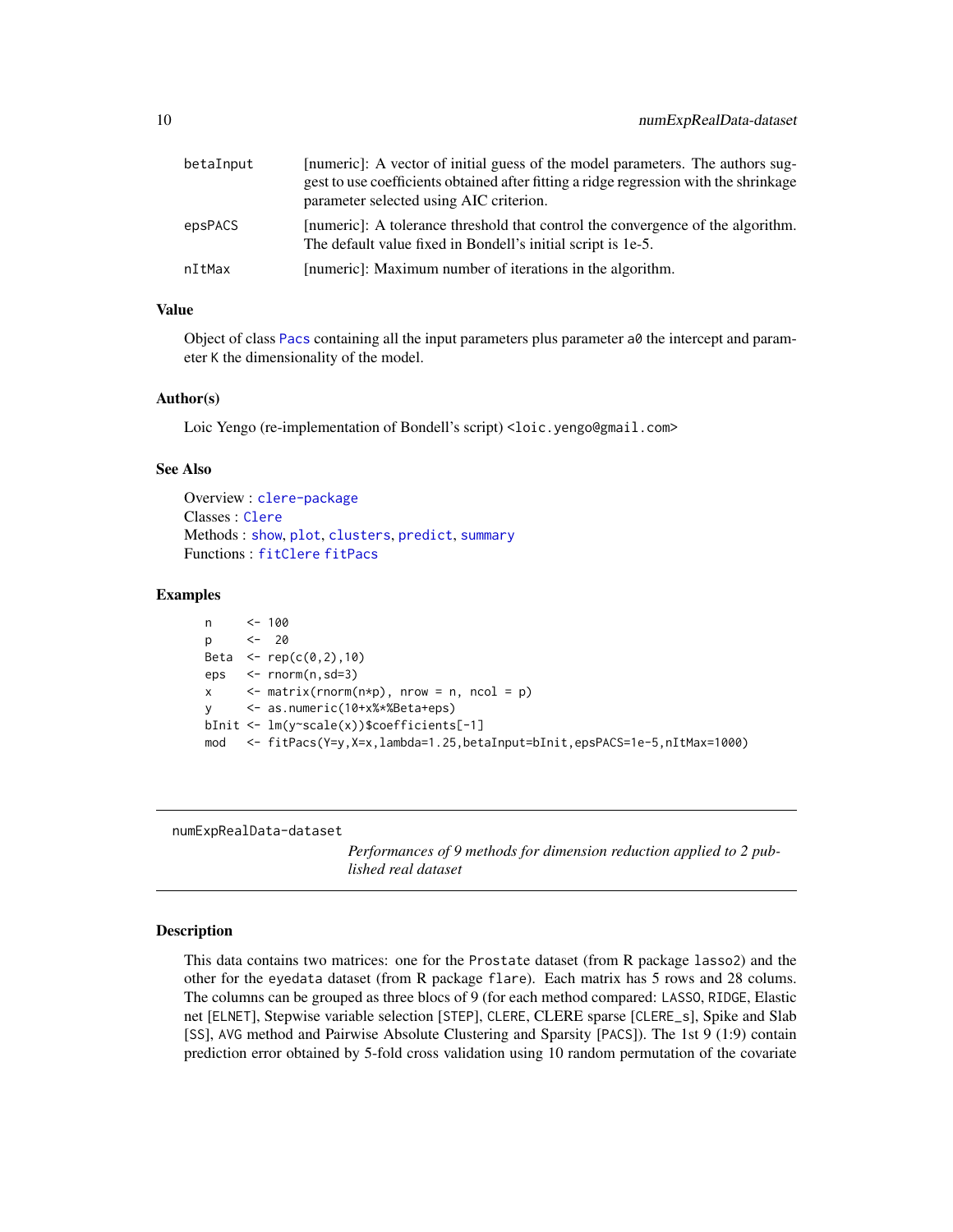#### <span id="page-10-0"></span>numExpSimData-dataset 11

matrix. The 2nd 9 columns (10:18) contain the number of parameters estimated for each method. The 3rd 9 columns are times in seconds measured for fitting each methods. The 28 column is the seed utilized for generating random numbers in these analyses. For more details, please refer the package vignette. The R script used to create this dataset is clere/inst/doc/RealDataExample.R.

#### Usage

```
data(numExpRealData)
```
## Format

A list containing two matrices: one for the Prostate dataset (from R package lasso2) and the other for the Eye dataset (from R package flare)

#### Author(s)

Loic Yengo <loic.yengol@gmail.com>

## See Also

Overview : [clere-package](#page-1-1) Classes : [Clere](#page-3-1), [Pacs](#page-11-1) Functions : [fitClere](#page-5-1), [fitPacs](#page-8-1) Datasets : [numExpSimData](#page-10-1), [numExpRealData](#page-9-1), [algoComp](#page-2-1)

numExpSimData-dataset *Performances of 9 methods for dimension reduction on data simulated under the CLERE model*

## <span id="page-10-1"></span>Description

This dataset is a matrix of 200 rows and 28 colums. The columns can be grouped as three blocs of 9 (for each method compared: LASSO, RIDGE, Elastic net [ELNET], Stepwise variable selection [STEP], CLERE, CLERE sparse [CLERE\_s], Spike and Slab [SS], AVG method and Pairwise Absolute Clustering and Sparsity [PACS]). Prediction errors (MSE), number of estimated parameters and time (seconds) to fit the data are compared.The 1st 9 (1:9) contain prediction error obtained by 5-fold cross validation using 10 random permutation of the covariate matrix. The 2nd 9 columns (10:18) contain the number of parameters estimated for each method. The 3rd 9 columns are times in seconds measured for fitting each methods. The 28 column is the seed utilized for generating random numbers in these analyses. Each row corresponds to a simulated dataset on which all 9 methods were fitted. For more details, please refer to the package vignette. The R script used to create this dataset is clere/inst/doc/SimulatedDataExample.R.

#### Usage

data(numExpSimData)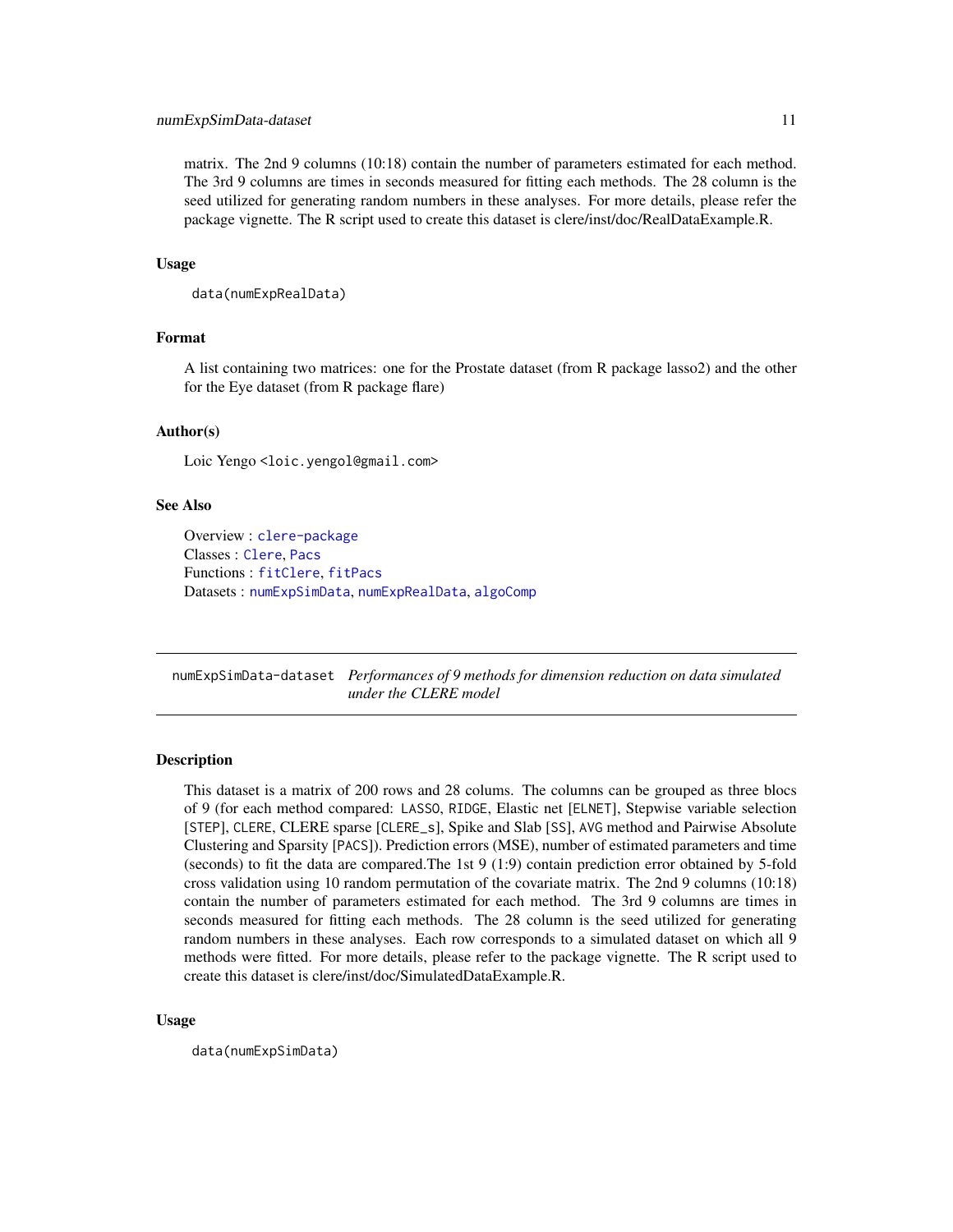## <span id="page-11-0"></span>Format

A 200 x 28 matrix.

## Author(s)

Loic Yengo <loic.yengol@gmail.com>

## See Also

Overview : [clere-package](#page-1-1) Classes : [Clere](#page-3-1), [Pacs](#page-11-1) Functions : [fitClere](#page-5-1), [fitPacs](#page-8-1) Datasets : [numExpRealData](#page-9-1), [numExpSimData](#page-10-1), [algoComp](#page-2-1)

<span id="page-11-1"></span>Pacs-class [Pacs](#page-11-1) *class*

## **Description**

This class contains all the input parameters to run CLERE.

#### Details

Y [numeric]: The vector of observed responses - size n.

- X [matrix]: The matrix of predictors size n rows and p columns.
- lambda [numeric]: A non-negative penalty term that controls simultaneouly clusetering and sparsity.
- betaInput [numeric]: A vector of initial guess of the model parameters. The authors suggest to use coefficients obtained after fitting a ridge regression with the shrinkage parameter selected using AIC criterion.
- epsPACS [numeric]: A tolerance threshold that control the convergence of the algroithm. The default value fixed in Bondell's initial script is 1e-5.

nItMax [integer]: Maximum number of iterations in the algorithm.

- a0 [numeric]: Fitted intercept.
- K [integer]: Model dimensionality.

#### Methods

object["slotName" :] Get the value of the field slotName.

object["slotName" <-value:] Set value to the field slotName.

#### Author(s)

Loic Yengo <loic.yengo@gmail.com>, Mickael Canouil <mickael.canouil@cnrs.fr>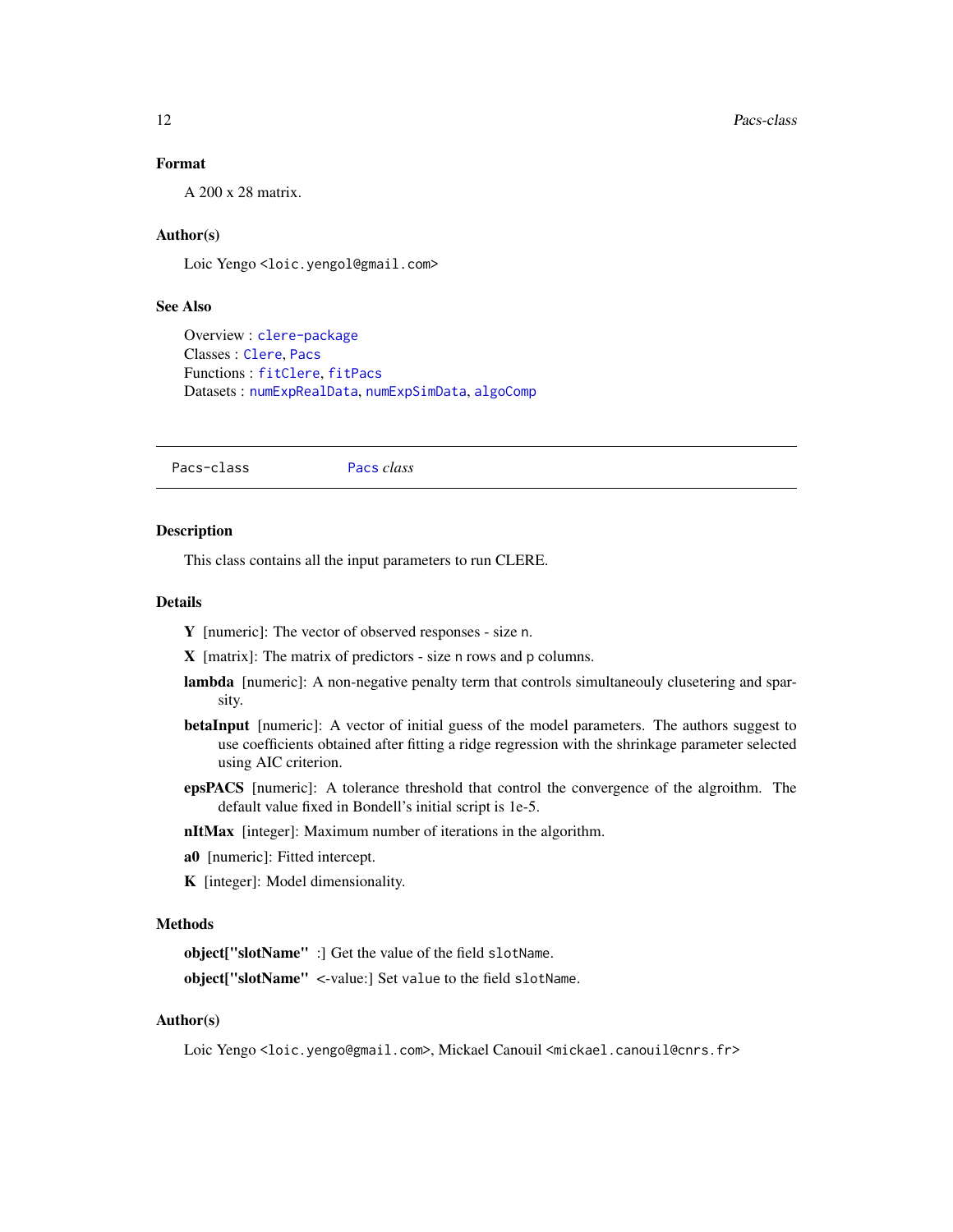## <span id="page-12-0"></span>plot-methods 13

## See Also

Overview : [clere-package](#page-1-1) Classes : [Clere](#page-3-1), [Pacs](#page-11-1) Methods : [show](#page-0-0), [plot](#page-12-1), [clusters](#page-5-2), [predict](#page-13-2), [summary](#page-13-1) Functions : [fitClere](#page-5-1), [fitPacs](#page-8-1)

plot-methods *plot method*

## <span id="page-12-1"></span>Description

Graphical summary for MCEM/SEM-Gibbs estimation. This function represents the course of the model parameters in view of the iterations of the estimation algorithms implemented in [fitClere](#page-5-1).

## Usage

## S4 method for signature 'Clere'  $plot(x, y, ...)$ 

## Arguments

| X                       | [Clere]: Output object from fitClere.                     |
|-------------------------|-----------------------------------------------------------|
| y                       | [any]: Unused parameter.                                  |
| $\cdot$ $\cdot$ $\cdot$ | Additional arguments, not to be supplied in this version. |

## Author(s)

Loic Yengo<loic.yengo@gmail.com>

### See Also

Overview : [clere-package](#page-1-1) Classes : [Clere](#page-3-1) Methods : [show](#page-0-0), [plot](#page-12-1), [clusters](#page-5-2), [predict](#page-13-2), [summary](#page-13-1) Functions : [fitClere](#page-5-1)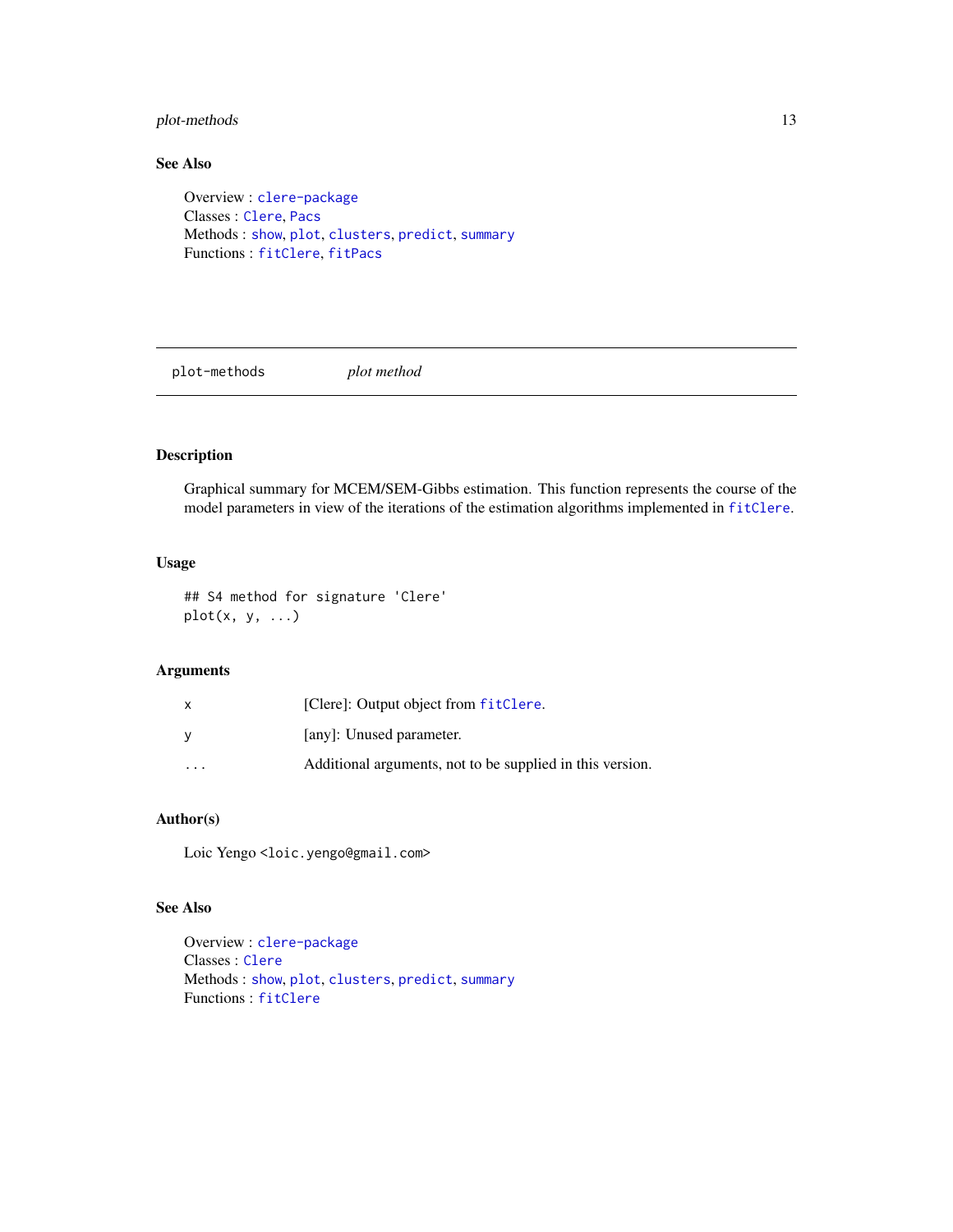<span id="page-13-2"></span><span id="page-13-0"></span>

#### Description

This function makes prediction using a fitted model and a new matrix of design. It returns a vector of predicted values of size equal to the number of rows of matrix newx.

## Usage

```
## S4 method for signature 'Clere'
predict(object, newx, ...)
```
## Arguments

| object                  | [Clere]: Output object from fitClere.                     |
|-------------------------|-----------------------------------------------------------|
| newx                    | [matrix]: A numeric design matrix.                        |
| $\cdot$ $\cdot$ $\cdot$ | Additional arguments, not to be supplied in this version. |

## Author(s)

Loic Yengo <loic.yengo@gmail.com>

#### See Also

Overview : [clere-package](#page-1-1) Classes : [Clere](#page-3-1) Methods : [show](#page-0-0), [plot](#page-12-1), [clusters](#page-5-2), [predict](#page-13-2), [summary](#page-13-1) Functions : [fitClere](#page-5-1)

<span id="page-13-1"></span>

summary *summary method*

## Description

This function summarizes the output of function [fitClere](#page-5-1).

### Usage

```
## S4 method for signature 'Clere'
summary(object, ...)
```
## Arguments

| object | [Clere]: Output object from fitClere.                     |
|--------|-----------------------------------------------------------|
| .      | Additional arguments, not to be supplied in this version. |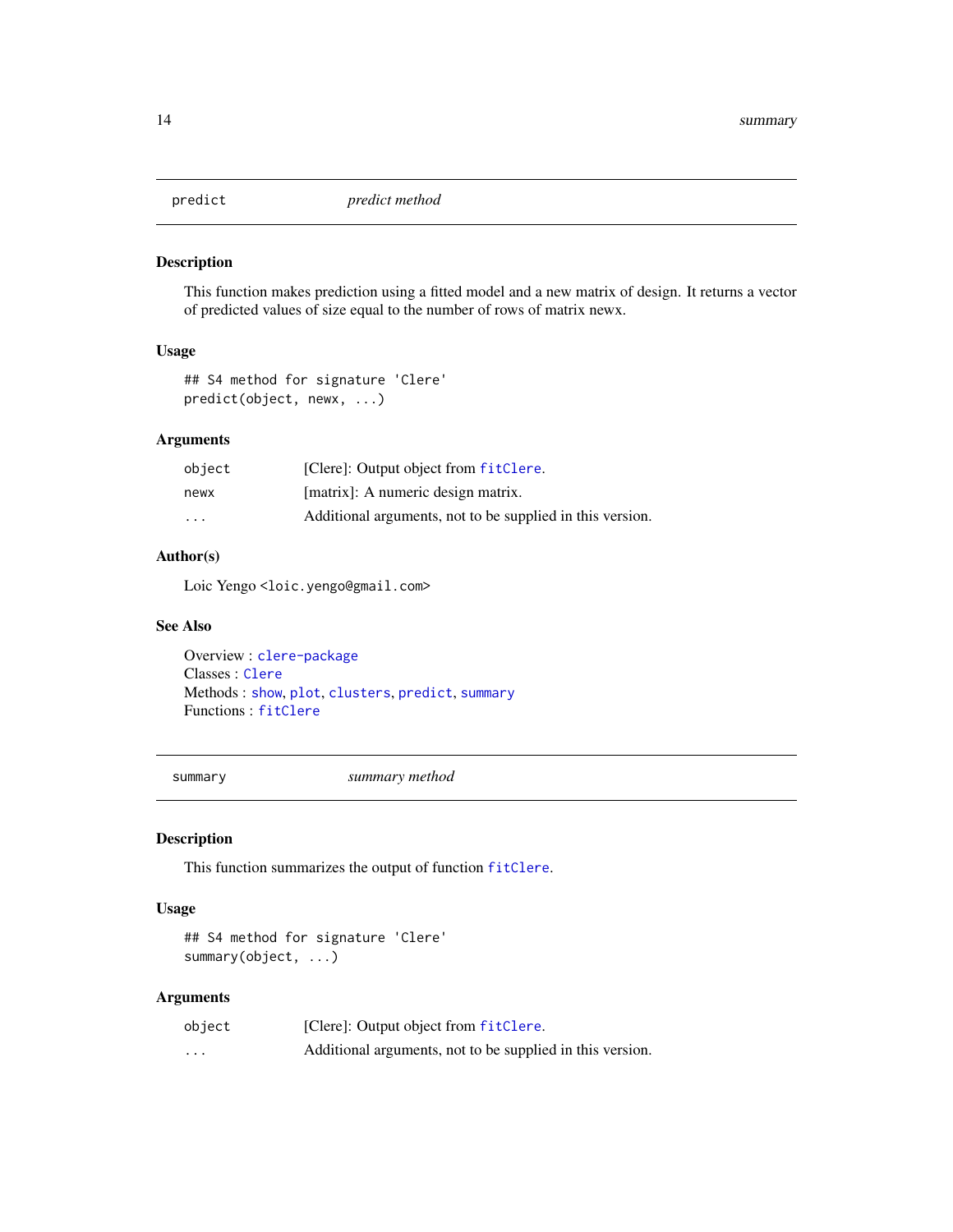#### <span id="page-14-0"></span>summary the contract of the contract of the contract of the contract of the contract of the contract of the contract of the contract of the contract of the contract of the contract of the contract of the contract of the co

## Author(s)

Loic Yengo <loic.yengo@gmail.com>

## See Also

Overview : [clere-package](#page-1-1) Classes : [Clere](#page-3-1) Methods : [show](#page-0-0), [plot](#page-12-1), [clusters](#page-5-2), [predict](#page-13-2), [summary](#page-13-1) Functions : [fitClere](#page-5-1)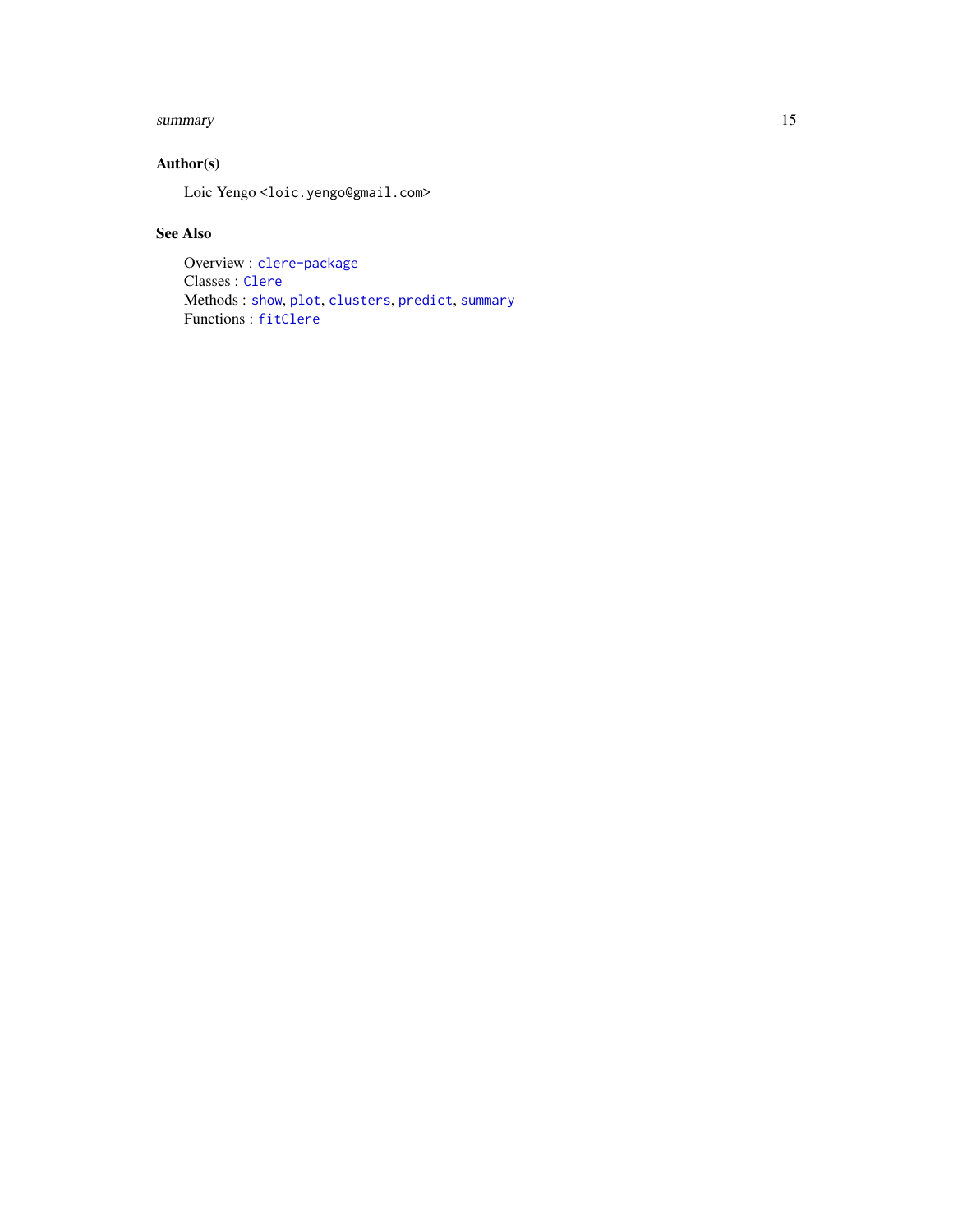# <span id="page-15-0"></span>**Index**

∗Topic Clere Clere-class, [4](#page-3-0) clere-package, [2](#page-1-0) clusters, [6](#page-5-0) fitClere, [6](#page-5-0) fitPacs, [9](#page-8-0) Pacs-class, [12](#page-11-0) plot-methods, [13](#page-12-0) predict, [14](#page-13-0) summary, [14](#page-13-0) ∗Topic Pacs Pacs-class, [12](#page-11-0) ∗Topic algoComp algoComp-dataset, [3](#page-2-0) ∗Topic class Clere-class, [4](#page-3-0) Pacs-class, [12](#page-11-0) ∗Topic clere-package clere-package, [2](#page-1-0) ∗Topic clere algoComp-dataset, [3](#page-2-0) clere-package, [2](#page-1-0) clusters, [6](#page-5-0) fitClere, [6](#page-5-0) fitPacs, [9](#page-8-0) numExpRealData-dataset, [10](#page-9-0) numExpSimData-dataset, [11](#page-10-0) plot-methods, [13](#page-12-0) predict, [14](#page-13-0) summary, [14](#page-13-0) ∗Topic clusters clusters, [6](#page-5-0) ∗Topic datasets algoComp-dataset, [3](#page-2-0) numExpRealData-dataset, [10](#page-9-0) numExpSimData-dataset, [11](#page-10-0) ∗Topic fitClere fitClere, [6](#page-5-0) fitPacs, [9](#page-8-0)

∗Topic fitPacs fitPacs, [9](#page-8-0) ∗Topic function fitClere, [6](#page-5-0) fitPacs, [9](#page-8-0) ∗Topic methods Clere-class, [4](#page-3-0) clusters, [6](#page-5-0) Pacs-class, [12](#page-11-0) plot-methods, [13](#page-12-0) predict, [14](#page-13-0) summary, [14](#page-13-0) ∗Topic method Clere-class, [4](#page-3-0) clusters, [6](#page-5-0) Pacs-class, [12](#page-11-0) plot-methods, [13](#page-12-0) predict, [14](#page-13-0) summary, [14](#page-13-0) ∗Topic numExpRealData numExpRealData-dataset, [10](#page-9-0) ∗Topic numExpSimData numExpSimData-dataset, [11](#page-10-0) ∗Topic package clere-package, [2](#page-1-0) ∗Topic plot plot-methods, [13](#page-12-0) ∗Topic summary predict, [14](#page-13-0) summary, [14](#page-13-0) [,Clere-method *(*Clere-class*)*, [4](#page-3-0) [,sClere-method *(*Clere-class*)*, [4](#page-3-0) [<-,Clere-method *(*Clere-class*)*, [4](#page-3-0) [<-,sClere-method *(*Clere-class*)*, [4](#page-3-0) algoComp, *[4](#page-3-0)*, *[11,](#page-10-0) [12](#page-11-0)*

algoComp *(*algoComp-dataset*)*, [3](#page-2-0) algoComp-dataset, [3](#page-2-0)

Clere, *[3–](#page-2-0)[8](#page-7-0)*, *[10](#page-9-0)[–15](#page-14-0)*